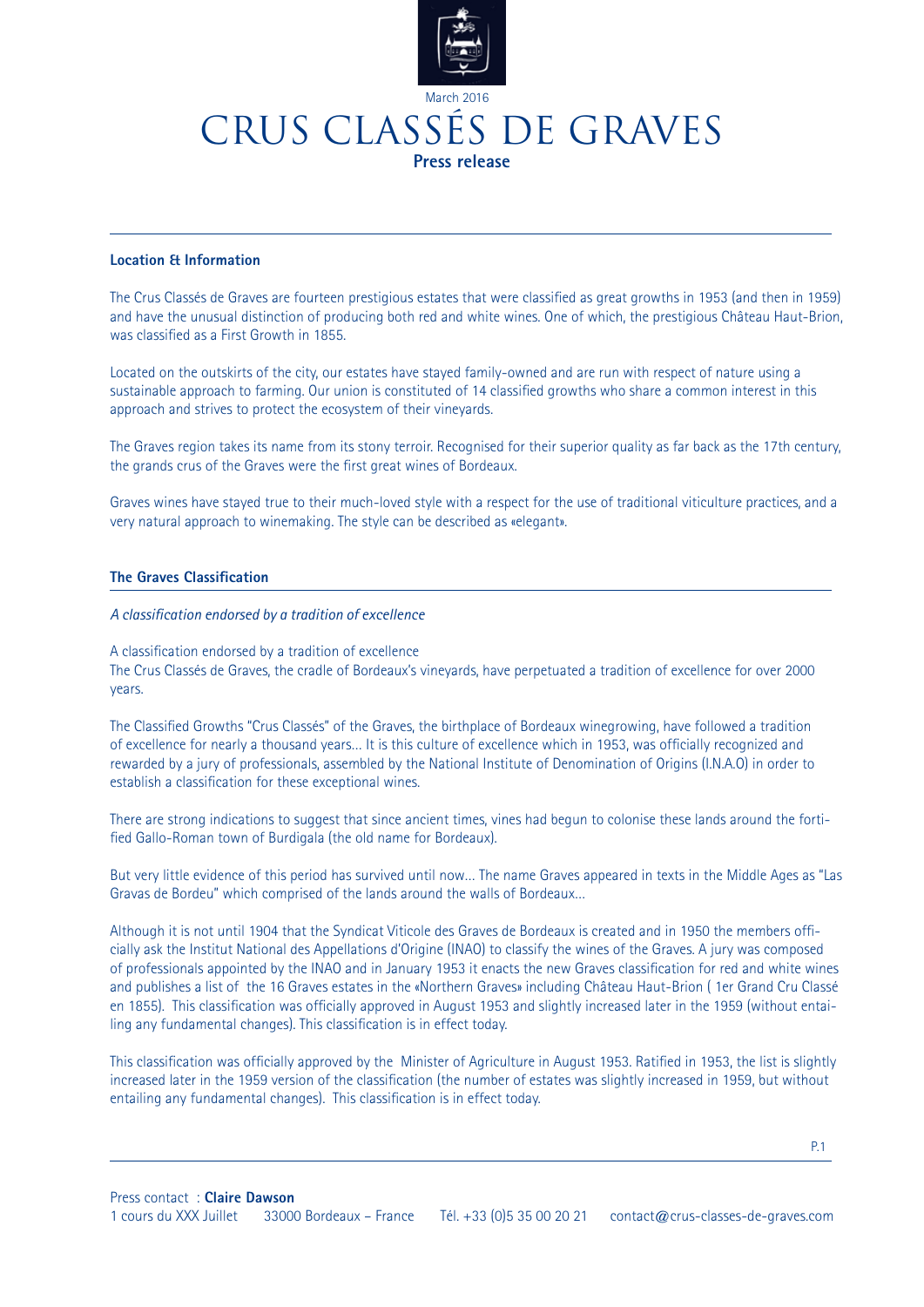

#### **Press release**

#### **The Graves Classification**

Altogether, sixteen châteaux were classified for their red wine, white wine, or both:

**RED WINES: RED WINES**: Château Haut-Brion (1er Grand Cru Classé en 1855) ; Château Bouscaut ; Château Carbonnieux ; Domaine de Chevalier ; Château de Fieuzal ; Château Haut Bailly ; Château La Mission Haut-Brion ; Château La Tour Haut-Brion\* ; Château Latour-Martillac ; Château Malartic-Lagravière ; Château Olivier ; Château Pape Clément ; and Château Smith Haut Lafitte.

**WHITE WINES**: Château Bouscaut ; Château Carbonnieux ; Domaine de Chevalier ; Château Couhins ; Château Couhins-Lurton ; Château Latour-Martillac ; Château Laville Haut-Brion\* ; Château Malartic-Lagravière ; and Château Olivier.

\*Since 2014, two of these estates, Château La Tour Haut-Brion and Chateau Laville Haut-Brion have merged into existing estates belonging to Domaine Clarence Dillon vineyards. Since the 2009 vintage, le château Laville Haut-Brion has produced under its original name, Château La Mission Haut-Brion Blanc (white).

#### **The terroir of Graves**

The Graves stones, a hidden gem

The great growths of the Graves have a unique gravelly soil which accounts for the appellation's name. While all the estates have a similar geological composition, consisting of layers of alluvial, sandy, and pebbly soil deposited on the left bank of the Garonne during several glacial periods, there are significant variations in configuration from one estate to another. The pebbles were worn smooth by glaciers as well as rivers and streams rising in the Pyrenees and the Massif Central.

The Graves' terroir dates back to the late Tertiary and early Quaternary periods. The limestone bedrock on which it lies, also found in many other parts of Bordeaux, is even older. In terms of topography, erosion formed low-lying hills over the centuries (or rather, millennia). Known as croupes de graves, or «gravelly rises», these are viewed by many historians as the origin of the great wines of Bordeaux. The Graves' warm, meagre, very permeable and easy-to-cultivate soil is ideal for producing both great red wines and dry white wines.

#### CRUS CLASSéS DE GRAVES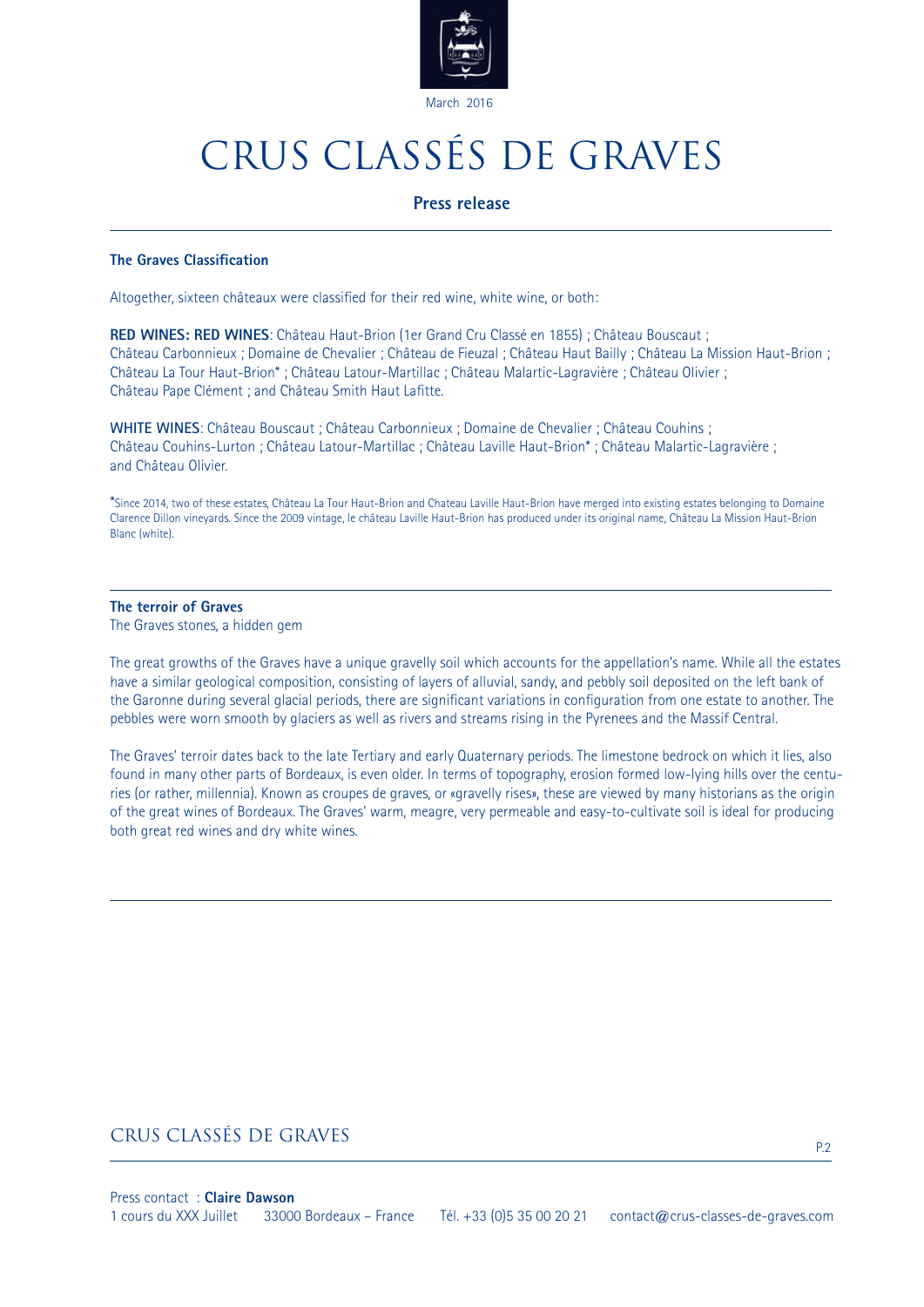

#### **Press release**

#### **The climate**

#### *A mild climate.*

The vineyards of Pessac-Léognan and the "Crus Classés" are subject to an oceanic climate, of which the main features are:

-Mild Winters due to the proximity of the ocean. The proximity of the Landes forest is another benefit as it provides protection for the vineyards. This mildness is partly responsible for the early ripening found here. It is not unusual, in fact, that in all of Bordeaux the first harvests are done in this region!

-Abundant sunshine from May to August (more than 200 hours/month), which is particularly favourable during the growing cycle of the vine;

-Predominance of Westerly winds, which bring with them the rain. This rainfall, varies greatly from one year to the other, fluctuating between 650 and 850 millimeters of water per year.

#### **Nature's gardeners**

Within a close reach of the city, the Classified Growths of Graves vineyards start on the very outskirts of the city of Bordeaux. Located close to the city of Bordeaux the vineyards enable city dwellers to stay in touch with nature. The winemakers take pride in looking after their vines and grounds meticulously and aesthetically.

 « A garden is a grand teacher. It teaches patience and careful watchfulness; it teaches industry and thrift; above all it teaches entire trust. » Gertrude Jekyll

#### **The vineyard**

Even though the vineyards have such an impeccably managed and well-ordered appearance, they remain, of course, an eminently natural source of beauty.

The vineyards are tended like gardens, the object of countless attention. Vineyard work takes place only after close observation of each plot, season after season, and always with the greatest respect for nature.

This is because as winegrowers we know that the grapes' full potential will only show if the terroir receives the care it deserves… One of the mutual commitments of our fourteen estates is a concern with respecting the environment.

We share a global view that restoring ecological balance and protecting the vineyards is necessary and each chateau has its own ecological response: manual farming, the use of natural products (…), integrated farming, are all part of these sustainable agricultural efforts.

The combined vineyards of the Graves great growths cover 620 hectares, all of which are in the Pessac-Léognan appellation, south of Bordeaux. Five hundred hectares produce red wines and one hundred and twenty hectares produce dry white wines.

#### CRUS CLASSÉS DE GRAVES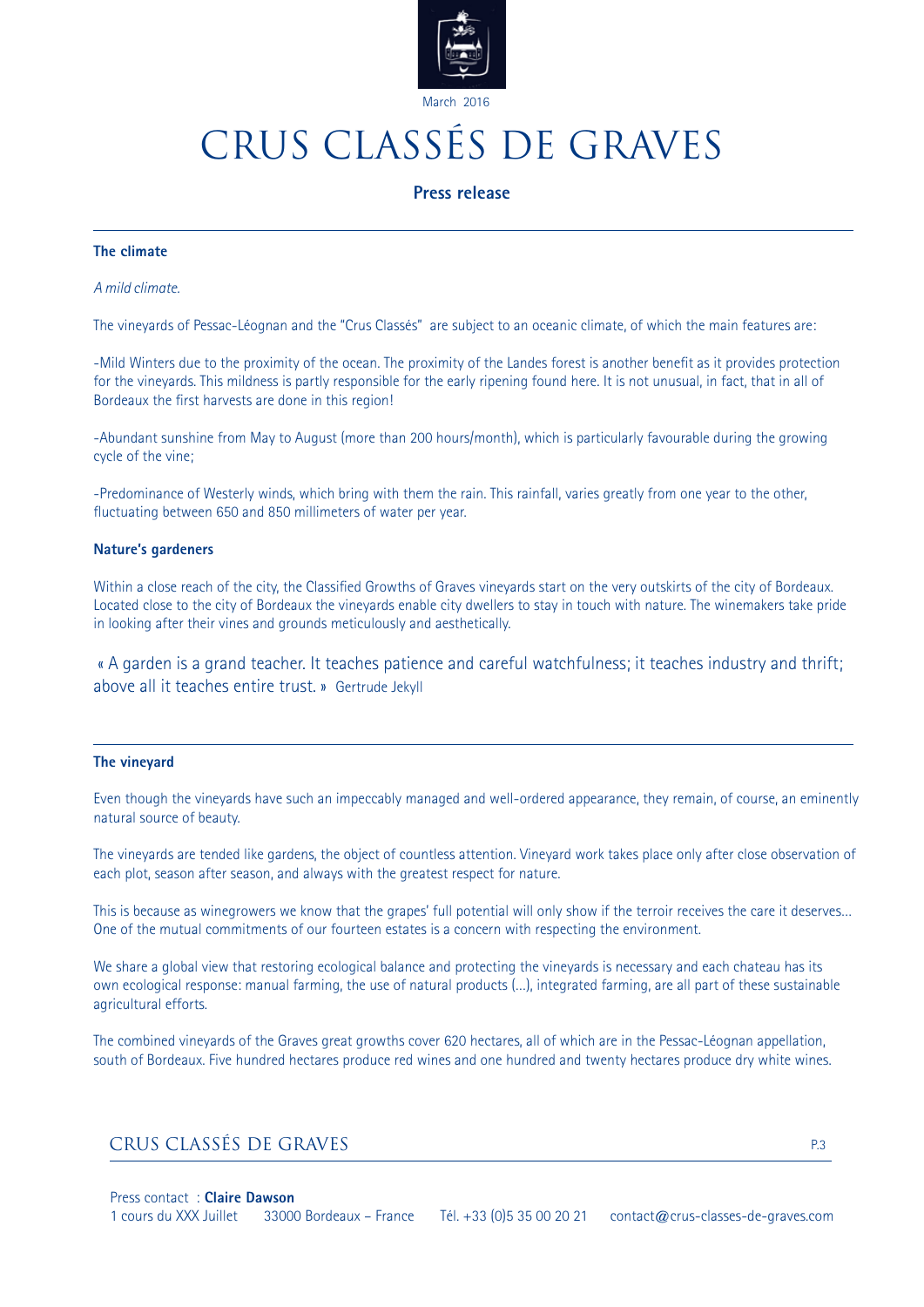

#### **Press release**

#### **Grape varieties**

The Graves great growths owe a great deal to the experienced blending of wines from different grape varieties. The main white wine varieties are Sauvignon Blanc and Sémillon for the white wines (followed by Muscadelle and Sauvignon Gris) and the main red wine ones are Cabernet Sauvignon and Merlot, complemented by Petit Verdot and Cabernet Franc, depending on the estate. This makes a total of eight varieties. The exact proportions of each grape variety in the final blend often depend on the vintage, the quality of each vat, and the winemaker's preference. This is why the assemblage, or final blend, changes from one year to the next and from one estate to another.

#### **An important scientific role**

Thanks to the proximity to the Bordeaux Faculty of Oenology – which is actually located in the Pessac-Léognan appellation – our union has established a long term working relationship with this prestigious institution.

In our constant thrive to develop quality in the Graves, our institution has always been interested in innovations in viticulture and winemaking. The wine makers maintain ongoing contacts with researchers and oenologists and frequently agree to collaborate with them with their experiments. By doing so, Science plays a key role in the heart of our vineyards, and we contribute to winegrowing standards throughout Bordeaux.

Among other estates, Château Haut-Brion has long been a research partner, especially in the field of ampelography. Château Couhins, which belongs to INRA (Institut National de la Recherche Agronomique) is, as one might expect, also actively involved in research.

Recently the CCG funded a PhD student, on research of the vines in this region, collaborating with the INRA (French National Institute for Agricultural Research).

#### **The wines**

#### **The white cru classé wines have a small production, however this is inversely proportional to their reputation.**

These are the best dry white wines of Bordeaux, and connoisseurs consider them among the greatest white wines in the world. Fruity, long, and extremely elegant, they have complex citrus fruit aromas, especially when young. However, they also age very well, offering a dazzling range of flavours and a remarkably long aftertaste.

Our red wines combine the elegance and class of Cabernet Sauvignon and the roundness of Merlot. They are very attractive when young and highly attractive when ten or twenty years old. These red wines have a lovely bouquet, and display the concentration and subtlety that many specialists view as the epitome of fine Bordeaux.

### CRUS CLASSÉS DE GRAVES